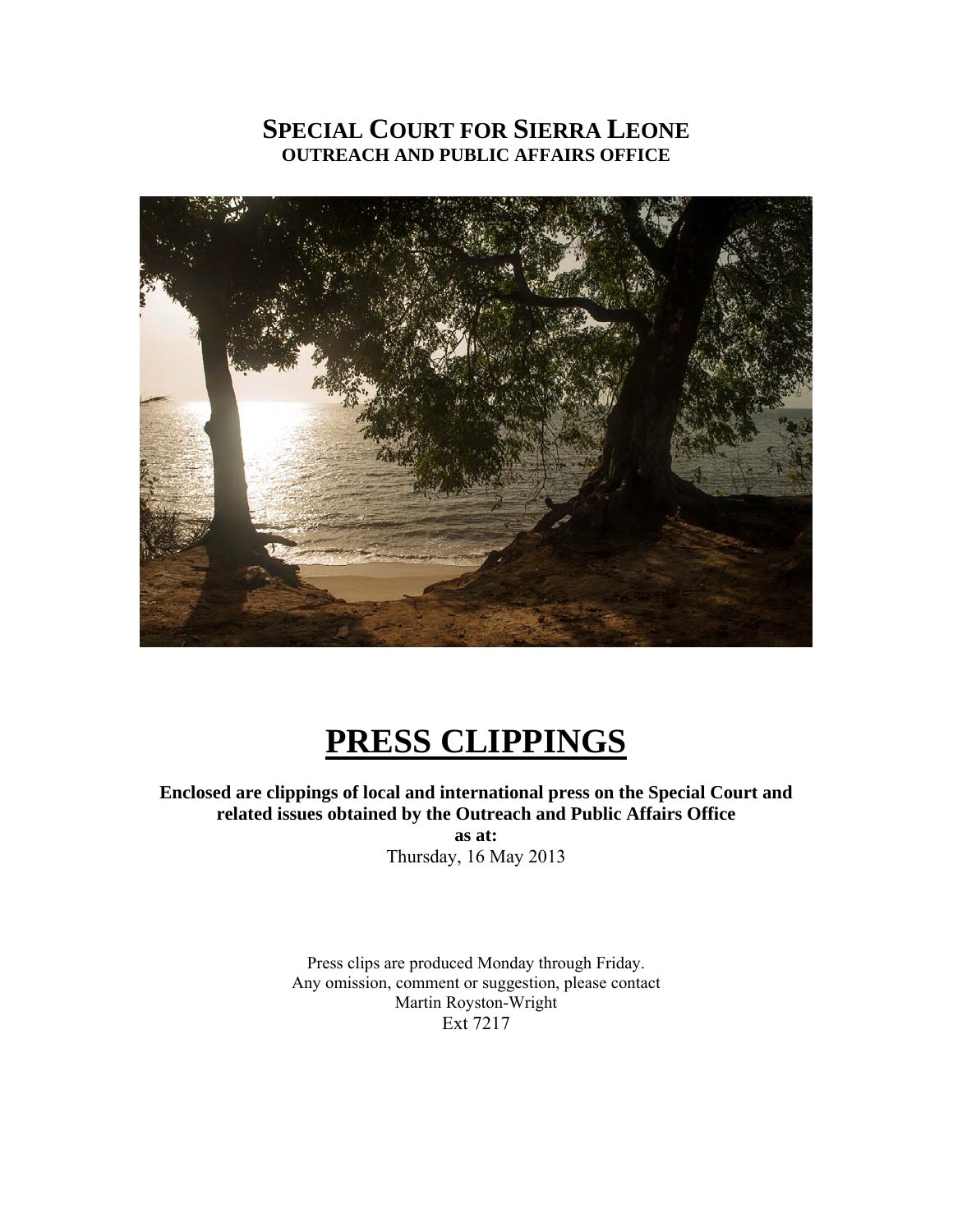| <b>Local News</b>                                              |           |
|----------------------------------------------------------------|-----------|
| Special Court Rejects Taylor's Appeal / Awoko                  | Page 3    |
| <b>International News</b>                                      |           |
| Taylor's Man Appeal Denied! / New Dawn                         | Page 4    |
| Rapp Has 'Concerns' About Trials / News24                      | Page 5    |
| STL Defense Head: Trial Likely by End of Year / The Daily Star | Pages 6-7 |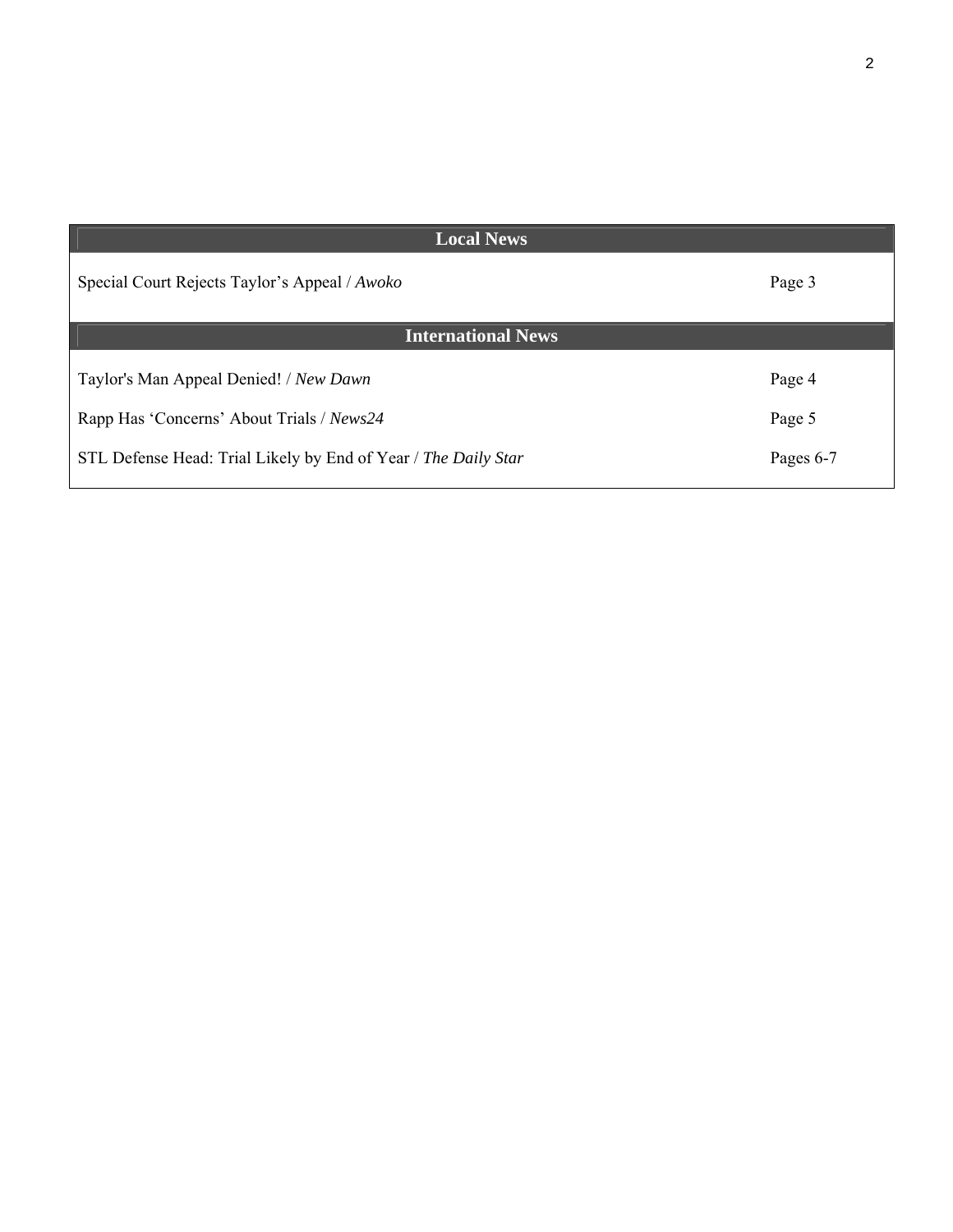# **Special Court rejects Taylor's appeal**

The Appeals Chamber of the Special Court of Sierra Leone has rejected the appeal case filed by Prince Taylor investigator of the Court against his contempt conviction and 2-1/2 year prison sentence on the grounds that motion was not properly filed before the Chamber.

In the judgment signed by the three-member panel of the Appeals Chamber consisting of Justice Emmanuel Ayoola (presiding), Justice Renate Winter and Justice Jon Kamanda they noted that the Defence had filed its Notice of Appeal on 22 February 2013 unaccompanied by the appeal submissions, which is contrary to the procedure set out in the Practice Direction and the submissions were only filed with the Court three weeks later

Justice Winter, who read out

the judgment summary, said that even, had the Defence submissions been accompanied by a late filing form setting out the reasons for the delay, the Chamber could have exercised its discretion whether or not to hear the appeal. Since the Defence had not taken advantage of this remedy, she said, the appeal was not properly before the Court. The Judges consequently dismissed the appeal in its entirety.

The Appeal Judgment was delivered in The Hague and streamed to Freetown by video link. Prince Taylor and his lawyer participated in the proceedings from the Special Court's Courtroom No. 1.

Prince Taylor, a former Special Court Defence investigator, was found guilty on 25 January 2013 on five counts of interfering with

Special Court witnesses. Four of the counts alleged that he had "otherwise interfered" with Prosecution witnesses who had testified against former Liberian President Charles Taylor. The Court found that Prince Taylor. through former RUF member Eric Koi Senessie, attempted to induce the four witnesses to recant their testimony. The fifth count alleged that Prince Taylor had interfered with Eric Koi Senessie at a time when he was a potential witness in contempt proceedings before the Chamber.

On 8 February 2013, Prince Taylor was sentenced to a 2-1/2 years prison sentence.

The Defence had appealed on four grounds against the judgement, and on two grounds against the sentence.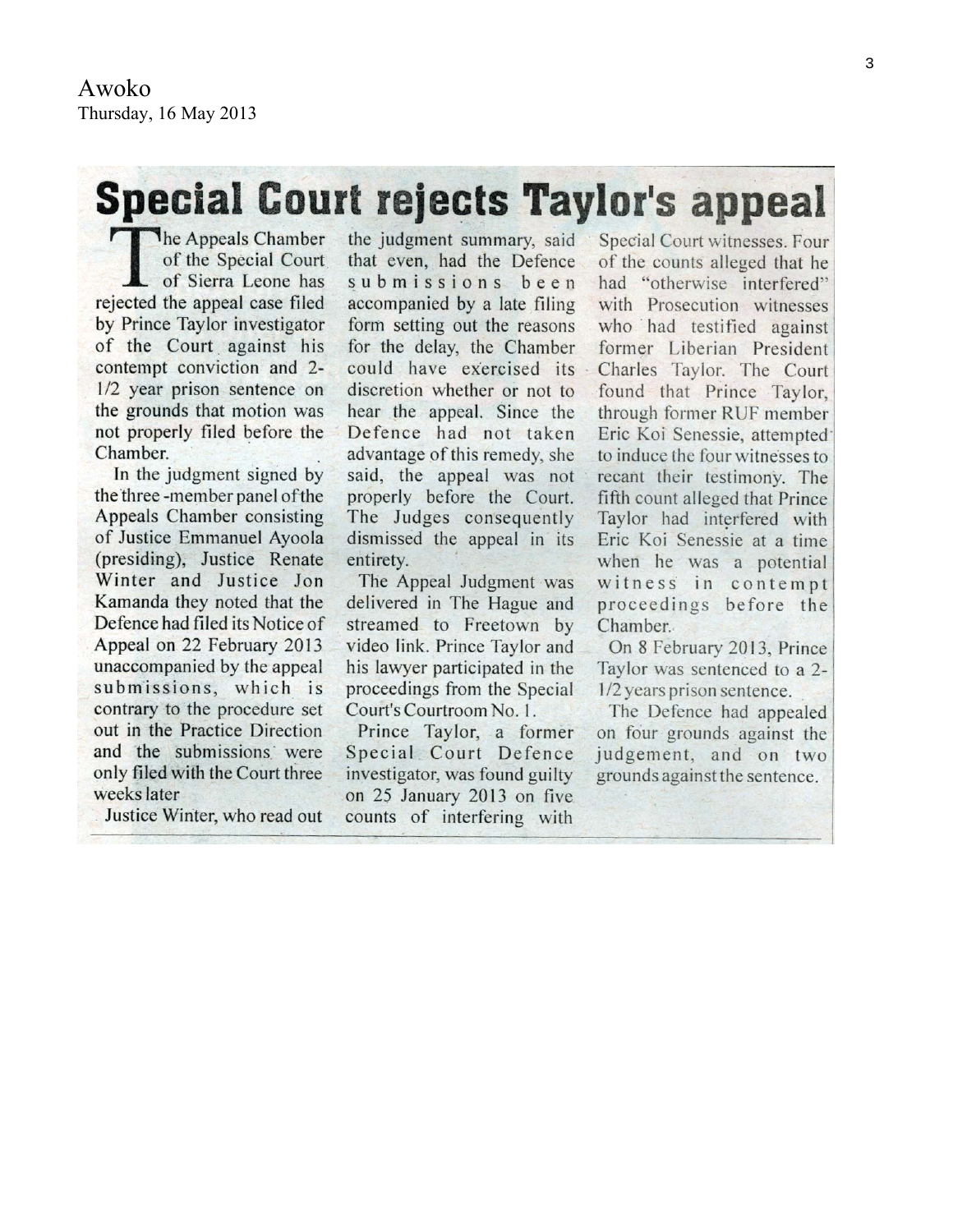#### New Dawn (Liberia) Wednesday, 15 May 2013

#### **Taylor's Man Appeal Denied!**

#### Bruce Wiah

An appeal filed by a former defense investigator in the trial of ex-president Charles Taylor against his



conviction has been denied due to late filing, Judges at the UN backed Special Court for Sierra Leone said Tuesday.

Mr. Prince Taylor, no relations to detained ex-president Taylor who is also contesting his conviction, was found guilty on 25 January, 2013 on five counts of interfering with Special Court witnesses.

Four of the counts alleged that he had "otherwise interfered" with Prosecution witnesses who had

testified against Mr. Taylor to recant their testimonies.

A three-member panel of the Sierra Leone Special Court Appeals Chamber Tuesday dismissed the appeal by Prince Taylor against his contempt conviction and 2-1/2 year prison sentence due to late filing of the appeal submissions by his counsel.

The panel, consisting of Justice Emmanuel Ayoola (presiding), Justice Renate Winter and Justice Jon Kamanda, noted that the Defense had filed its Notice of Appeal on 22 February 2013 unaccompanied by the appeal submissions, which is contrary to the procedure set out in the Practice Direction. The submissions were only filed with the Court three weeks later.

Justice Winter, who read out the judgment summary, said that even then, had the Defense submissions been accompanied by a late filing form setting out the reasons for the delay, the Chamber could have exercised its discretion whether or not to hear the appeal. Since the Defiance had not taken advantage of this remedy, she said, the appeal was not properly before the Court. The Judges consequently dismissed the appeal in its entirety.

Prince Taylor, a former Special Court Defense investigator, was found guilty on 25 January 2013 on five counts of interfering with Special Court witnesses. Four of the counts alleged that he had "otherwise interfered" with Prosecution witnesses who had testified against former Liberian President Charles Taylor.

The Court found that Prince Taylor, through former RUF member Eric Koi Senessie, attempted to induce the four witnesses to recant their testimony. The fifth count alleged that Prince Taylor had interfered with Eric Koi Senessie at a time when he was a potential witness in contempt proceedings before the Chamber. On 8 February 2013, Prince Taylor was sentenced to a 2-1/2 years prison sentence.

The Defense had appealed on four grounds against the judgment, and on two grounds against the sentence.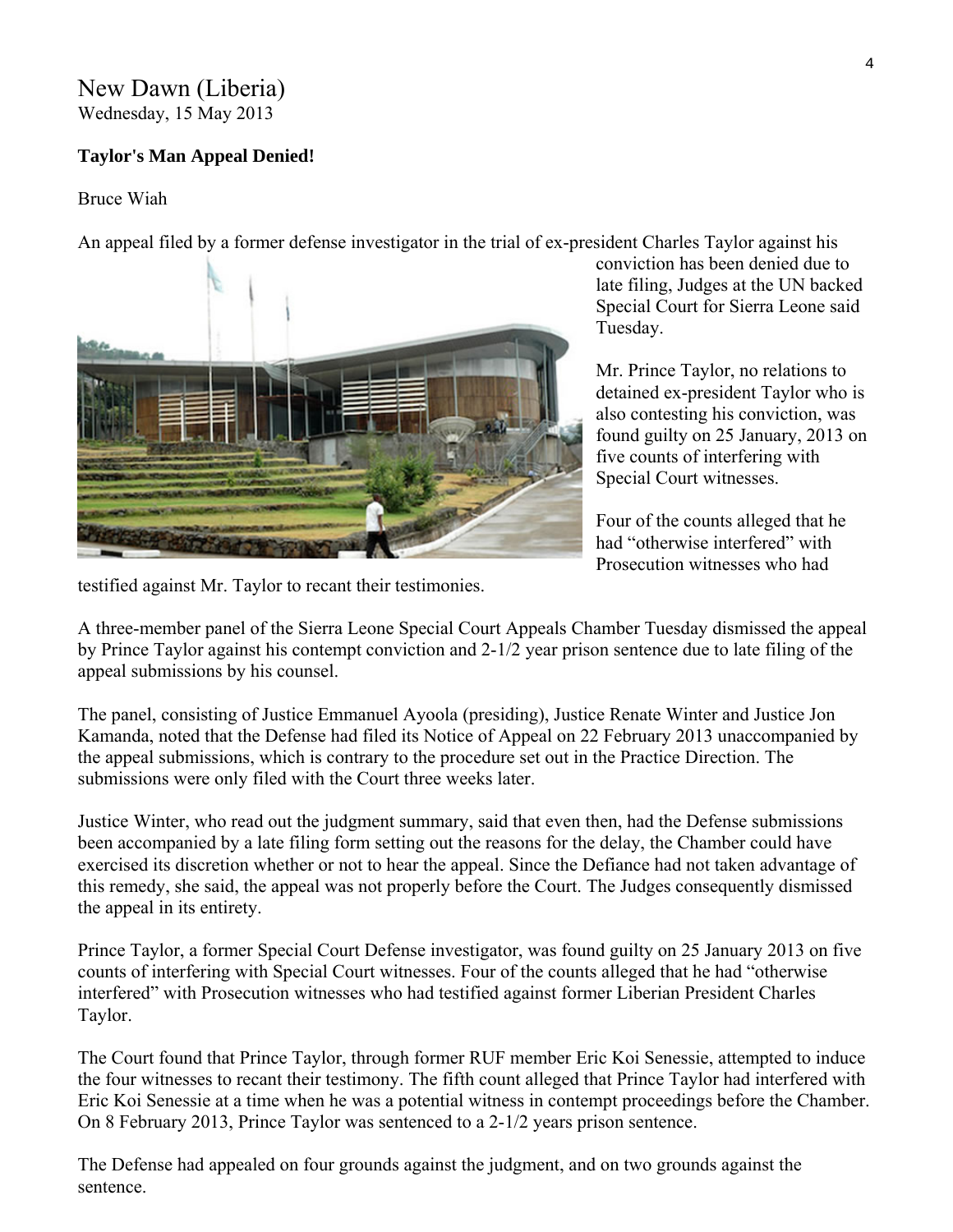## News24 (Bangladesh)

Wednesday, 15 May 2012

#### **Rapp has 'concerns' about trials**

Also a prosecutor at war crimes tribunals in Sierra Leone and Rwanda, Rapp told the press on Wednesday in reply to a question whether he was satisfied with the trials in Bangladesh, "No, I am not happy. I still have concerns."

A few hours earlier, Law Minister Shafique Ahmed after meeting Rapp quoted the American envoy as saying there were no scopes for non-transparency and biasness in these trials.

However, the former district attorney from Iowa said some of his recommendations had been adopted and incorporated into the laws and rules while others had not been.

Rapp had earlier made a number of recommendations that called for the tribunal laws to define crimes against humanity along with the elements stipulating that the offences would have to be widespread, systematic, organised, directed against a certain group and the accused would have to have taken part with the knowledge that the crimes were part of a larger scheme.

Although still not incorporated into the laws, the US diplomat said there was a 'reflection' that tribunal judgements took those elements into consideration.



Rapp said the war crimes trial process was 'progressing' and was headed 'in the right direction'.

The US Ambassador-At-Large has had a busy visit meeting with government officials including the Law Minister, International Crimes Tribunal officials as well as the team of Jamaat-e-Islami defence lawyers.

Rapp also visited the Appellate Division on Wednesday when Jamaat's chief defence counsel Abdur Razzaq was d eliberating upon the import of the elements of crimes against humanity in

Abdul Quader Molla's case. He was going through the terms 'widespread', 'systematic' and 'organised' and explaining to the court what they meant.

Having seen proceedings at both the tribunals as well as the apex court, Rapp commended both the prosecution and defence lawyers, noting that they had all come a long way since the trials began.

The diplomat said that the death penalty had to be given out with the greatest care since it is irreversible. He said factors to be considered should include the severity of the crimes, cruelty, the number of people affected while mitigating factors could include such things like youth when considering handing down the death sentence.

But the US envoy cautioned against handing down capital punishment to prevent the accused from going free in future. "The verdict must be protected regardless of the government in power."

And for that purpose, Rapp stressed on the importance of fairness of the trials. He emphasised equality of arms ensuring same facilities to the defence that the prosecution enjoys.

He also said the elements would have to be proven beyond reasonable doubt to secure a conviction and also that the burden of proof lay with the prosecution contrary to, what he said, the burden of alibi lying with the defence as well as presumption of innocence.

Rapp refused to comment directly regarding the war crimes cases since they are pending before the Appellate Division but said he was hopeful that omissions and shortcomings, if any, would be addressed during the appeals.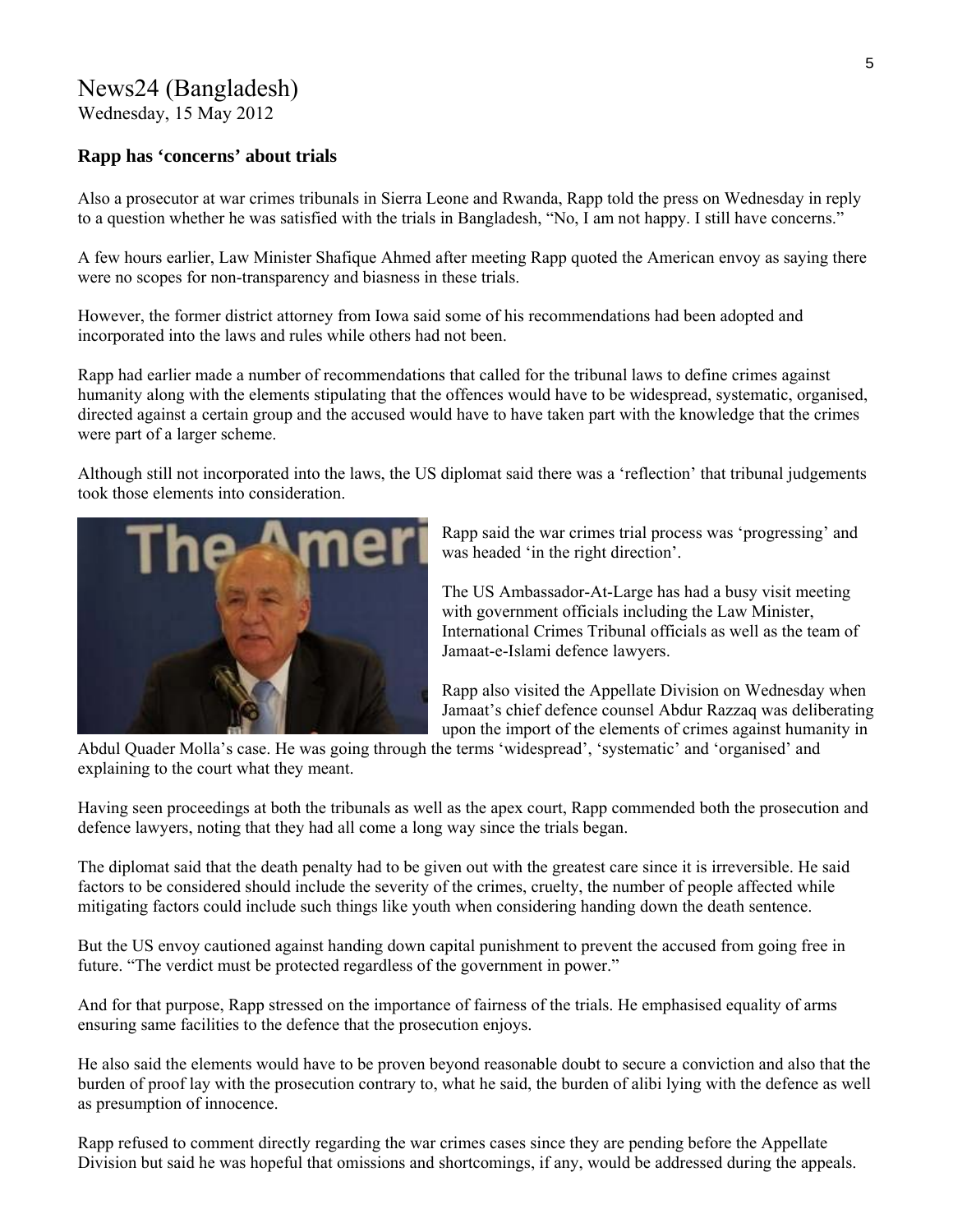## The Daily Star (Lebanon)

Thursday, 16 May 2013

#### **STL defense head: Trial likely by end of year**

By Niamh Fleming-Farrell

BEIRUT: The in-absentia trial of four men accused of involvement in the 2005 assassination of former Prime Minister Rafik Hariri should commence before the end of 2013, the Special Tribunal for Lebanon's Defense Unit head, Francois Roux, has told The Daily Star.

"I think that very soon the pretrial judge will issue a decision that will set up a new, and not [a] tentative – it will be the final – date for the trial to start this year," Roux said in an interview Tuesday at the close of a weeklong routine visit to Lebanon.

The previous start date, tentatively set for March 25, was postponed in February by pretrial Judge Daniel Fransen following a request from the defense, which cited the prosecution's failure to disclose all relevant documents and the volume and disorganization of the evidence that was received among its reasons.

"We cannot be ready for the trial to start unless the prosecutor discloses all the material he needs to disclose to us, and also unless the registrar is ready to provide all technical support and technical software for us to ... be able to examine the technical material provided by the OTP [office of the prosecution] at the court," Roux said, referring to the cause of the delays.

In a March 8 submission on the subject of a new start date, the defense had said it would be premature to



suggest one at that time, but Roux maintained optimism that the trial would begin before the close of the calendar year.

*Head of Defense Office at the Special Tribunal for*  Lebanon Franچois Roux speaks during an *interview with The Daily Star in Beirut, Friday, May 27, 2011. (The Daily Star/Mohammad Azakir)* 

The prosecution has now indicated it would complete its disclosure by June, while the

registrar has said it would be ready for trial by September, he said.

But even if the long-awaited trial appears increasingly imminent, the Hague-based court has encountered other obstacles to its pursuit of justice.

Following the publication in the Lebanese press of alleged confidential witness lists on a number of occasions in recent months, the court has announced it will appoint an independent investigator to probe the matter.

Warning against characterizing these so-called witness lists as "leaks," and then employing the term regardless, Roux denied such lists could have originated from within the defense unit.